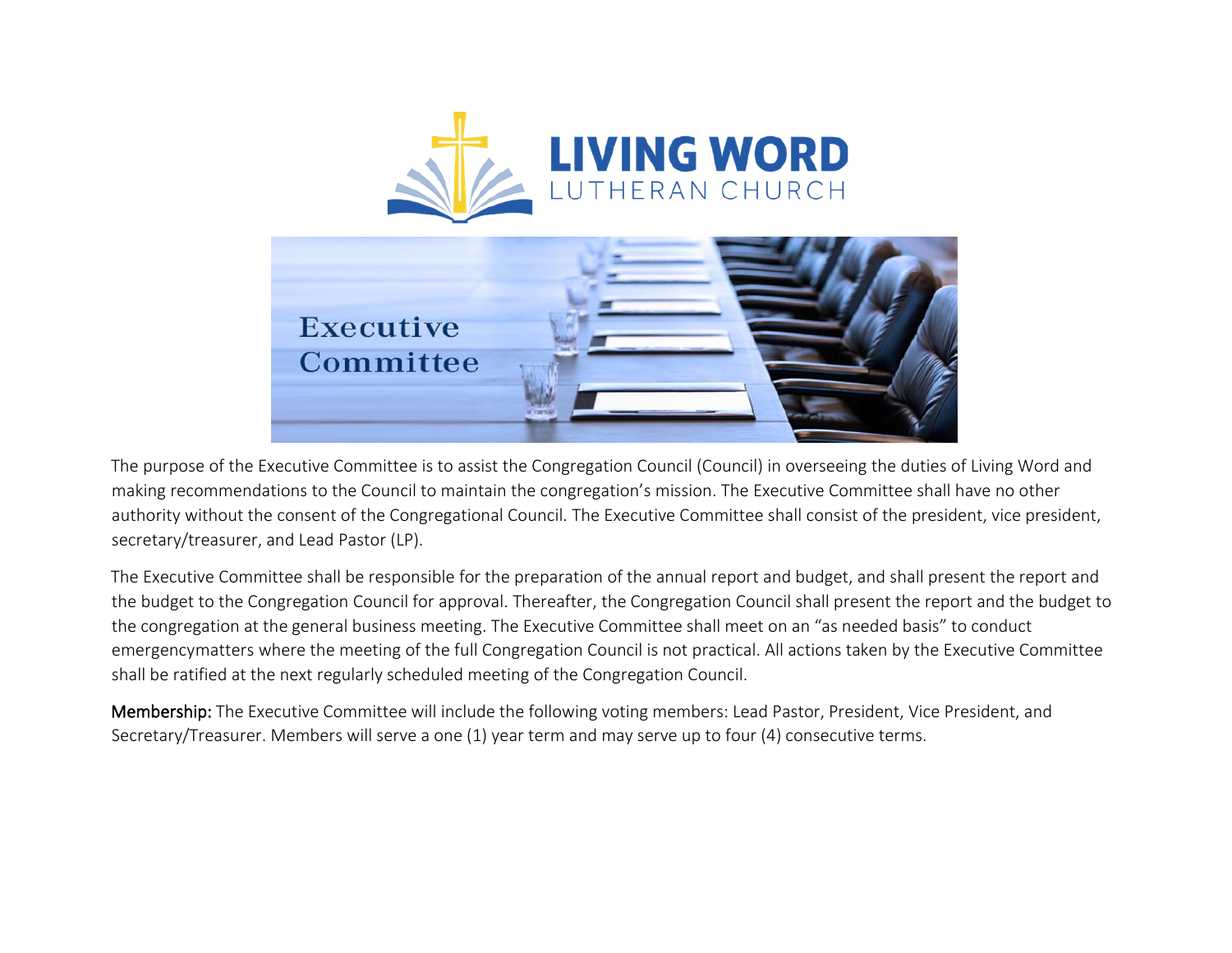

#### General Description

The Call Committee will be assembled during the most critical period(s) in the history of Living Word Lutheran and is tasked with

- 1. Performing the search for a new pastor as efficiently as possible and
- 2. Identifying a call candidate that has the capacity to perform the role to which he/she is called as effectively as possible. To these ends, Call Committee will identify, discern, pray, and ultimately provide for the call of a rostered clergy member by the congregation. The members of the committee will be selected by the Council from an approved roster presented by the Nominating Committee. The Call Committee is empowered to work with the Bishop's office to find a pastoral candidate suitable for Living Word and its ministries. Selection decisions are informed by the Ministry Site Profile (MSP) which is jointly developed by the Lead Pastor and the Call Committee.

#### Membership:

The Call Committee will include the following voting members: Lead Pastor, and up to seven (7) active members of the congregation. It is intended that the Call Committee will convene for the period required to develop the MSP, identify viable candidate(s), perform candidate interviews, and lead the ultimate congregational vote. Once an extended Call has been accepted, and an offer/acceptance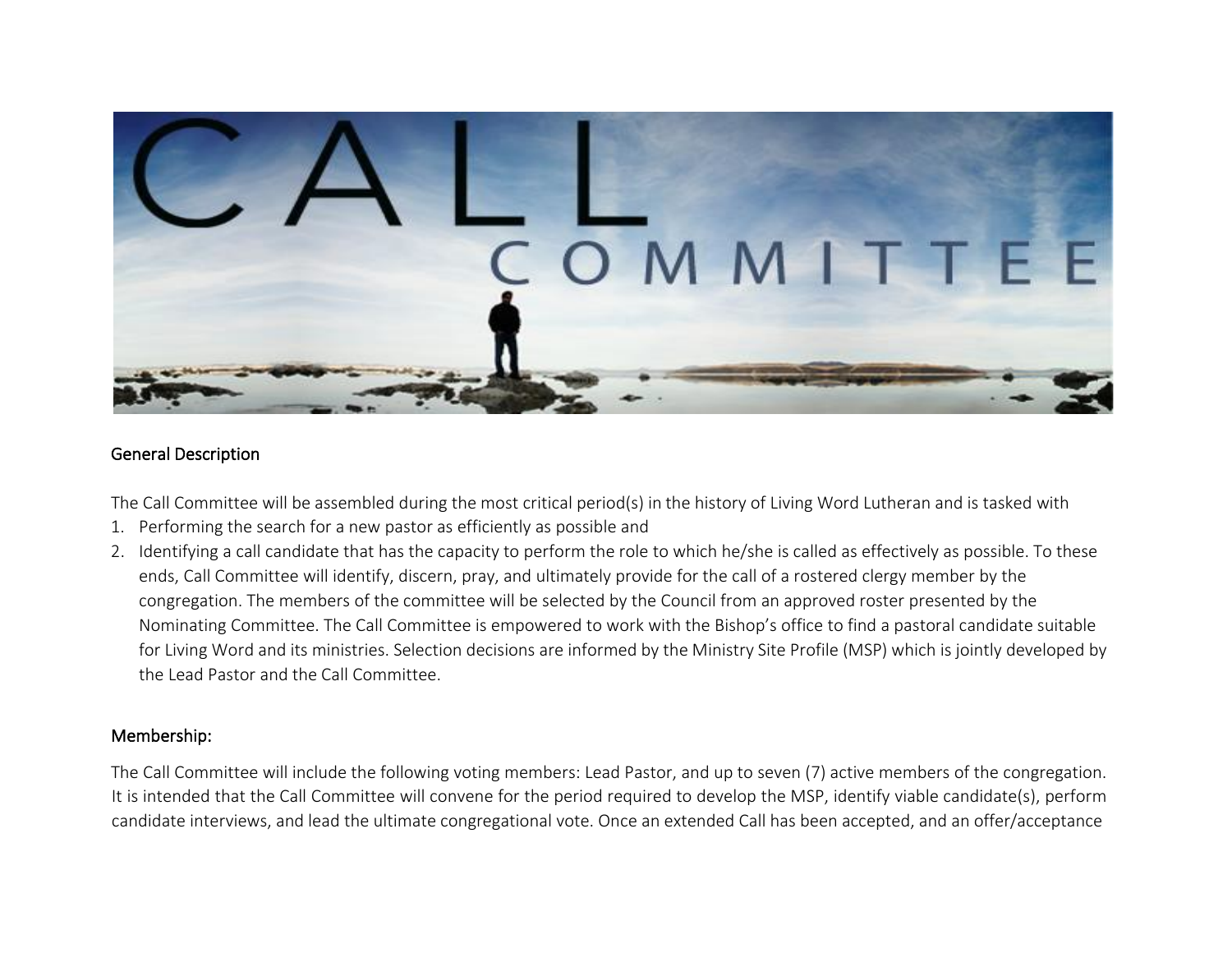agreed with the selected candidate(s), the Call Committee will be disbanded. Each new pastoral vacancy will initiate the assembly of a new Call Committee.

### Term:

Members will serve on a call-by-call basis, completing the current call process, yet remain eligible for consideration in the creation of subsequent call committees.

### Reporting:

The Call Committee will report to the Council, through the Executive Committee (Lead Pastor, President, Vice President, and Treasurer).

A chairperson, recording secretary and correspondent shall be chosen from among the lay personnel. The chairperson will work in partnership with the Lead Pastor to convene meetings, set meeting agendas, be the primary contact with candidates and contact person with the synod office.

The recording secretary shall keep minutes of Call Committee meetings for future reference and may be responsible for final preparation of the Ministry Site Profile (MSP). All minutes must be mindful to respect matters of personnel confidentiality.

The correspondent shall coordinate updates to the Congregation and is responsible for written communication between candidates and committee, sends copies of correspondence to the synod office, and leads internal communications including writing Connect articles and notes for Sunday announcements.

## Duties & Responsibilities

The Call Committee will focus on:

1. Developing/updating the Ministry Site Profile (MSP). The MSP or congregational profile is intended for use by congregations and church-related organizations that are seeking to call an ordained or lay rostered minister of the Evangelical Lutheran Church in America, or First Call candidates for rostered ministry. The MSP is a summary description of the make-up the congregation, the community demographic, strengths, opportunities, and specific ministries for which the congregation seeks to call a pastor or rostered minister.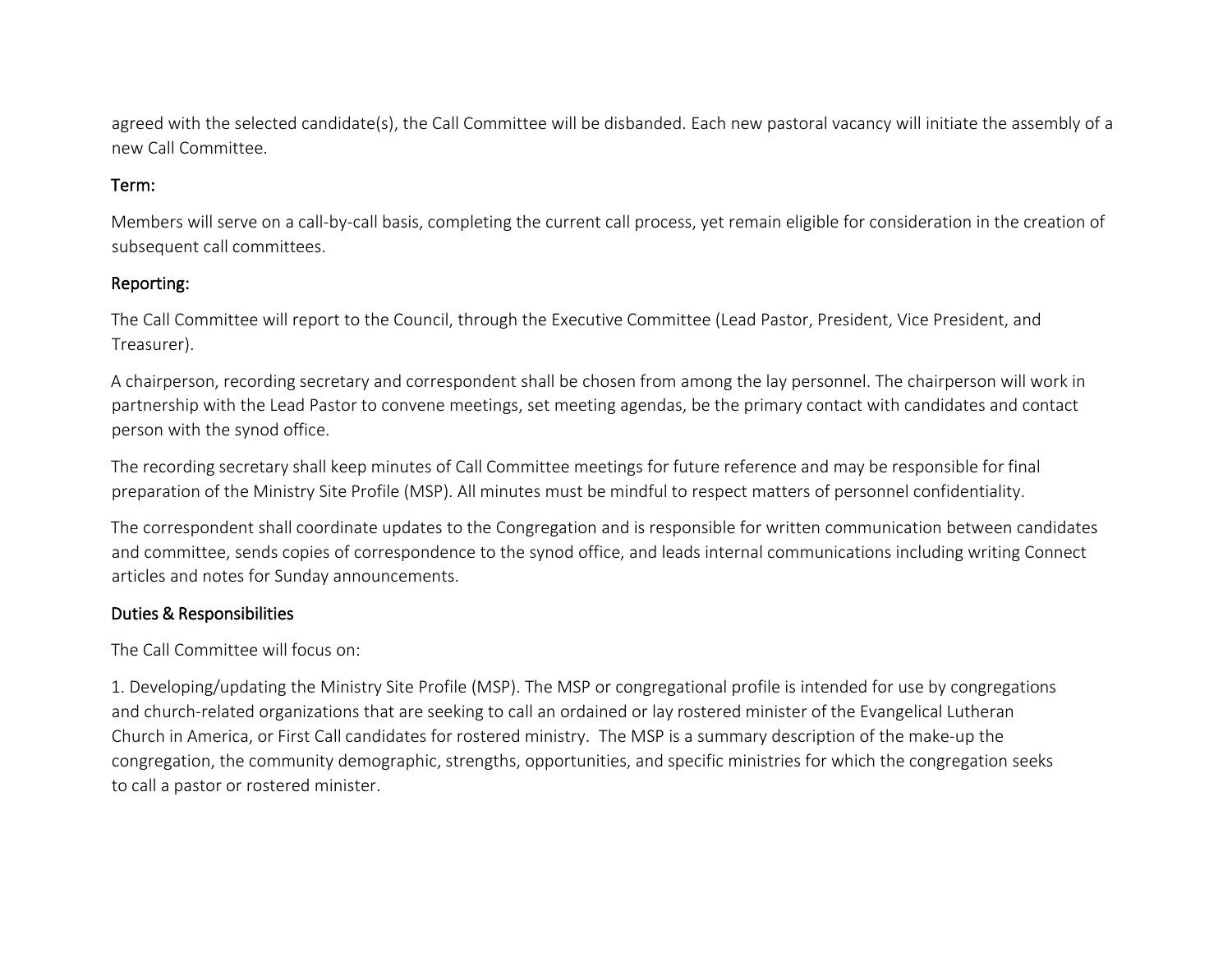2. Determine, with input from Church Council, the job description and duties to be performed by the candidate.

3. Work with the Synod and Bishop's office to identify candidates, establish interview criteria, set up interviews, follow up on personal and character references, assign objective competency ratings to each of the MSP-defined areas of ministry, opportunities, etc.

4. Coordinate with the Executive Committee to determine the process and schedule a congregational meeting for the purpose of voting to extend a call.

5. In preparation for the meeting, develop a brief description of each candidate's background, family, years in ministry, and strengths which may be provided for Living Word members.

6. Determine, with input from the Director of Operations (DO), the amount of money to be appropriated for the Call Committee to complete their assigned duty, and the source of funding. Costs the Call Committee are authorized to incur, with upfront approval from the Executive Committee, may include:

- Travel and Entertainment of the selected candidate(s), including personal mileage
- Communication costs (stationery, postage, etc.) for targeted communications with the congregation and to the candidate(s)
- Lodging and meals for candidate site visits
- Other (to be defined and valued)

7. Recognize there is a hand-over to the Executive Committee and Council to determine, and gain upfront approval for the total financial offer to be extended to the candidate, including but not limited to:

- Salary and Benefits
- Housing
- Personal technology (e.g., personal laptop, cellphone, iPad, etc.) note: any technology that is included in the offer becomes the personal property of the candidate, who is also personally responsible for loss and damage/replacement/upgrade costs
- Other (to be defined and valued)

8. Coordinate with the Executive Committee and the Synod Representatives to extend and offer and shepherd the process through to final acceptance or rejection.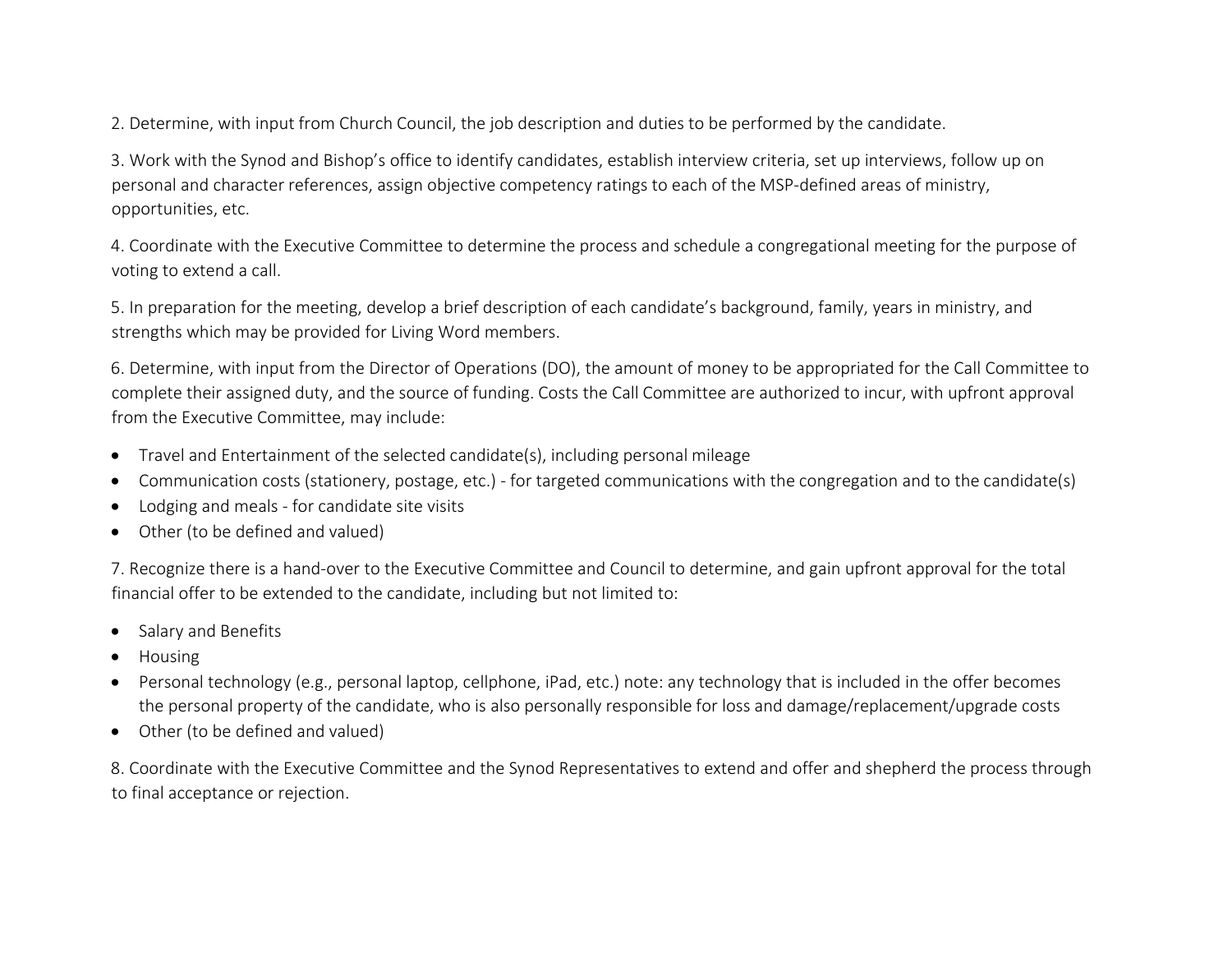9. Coordinate with the Executive Committee to post-assess the Call Committee process and experiences, documenting bestpractices and lessons-learned to be fully leveraged by the next Call Committee.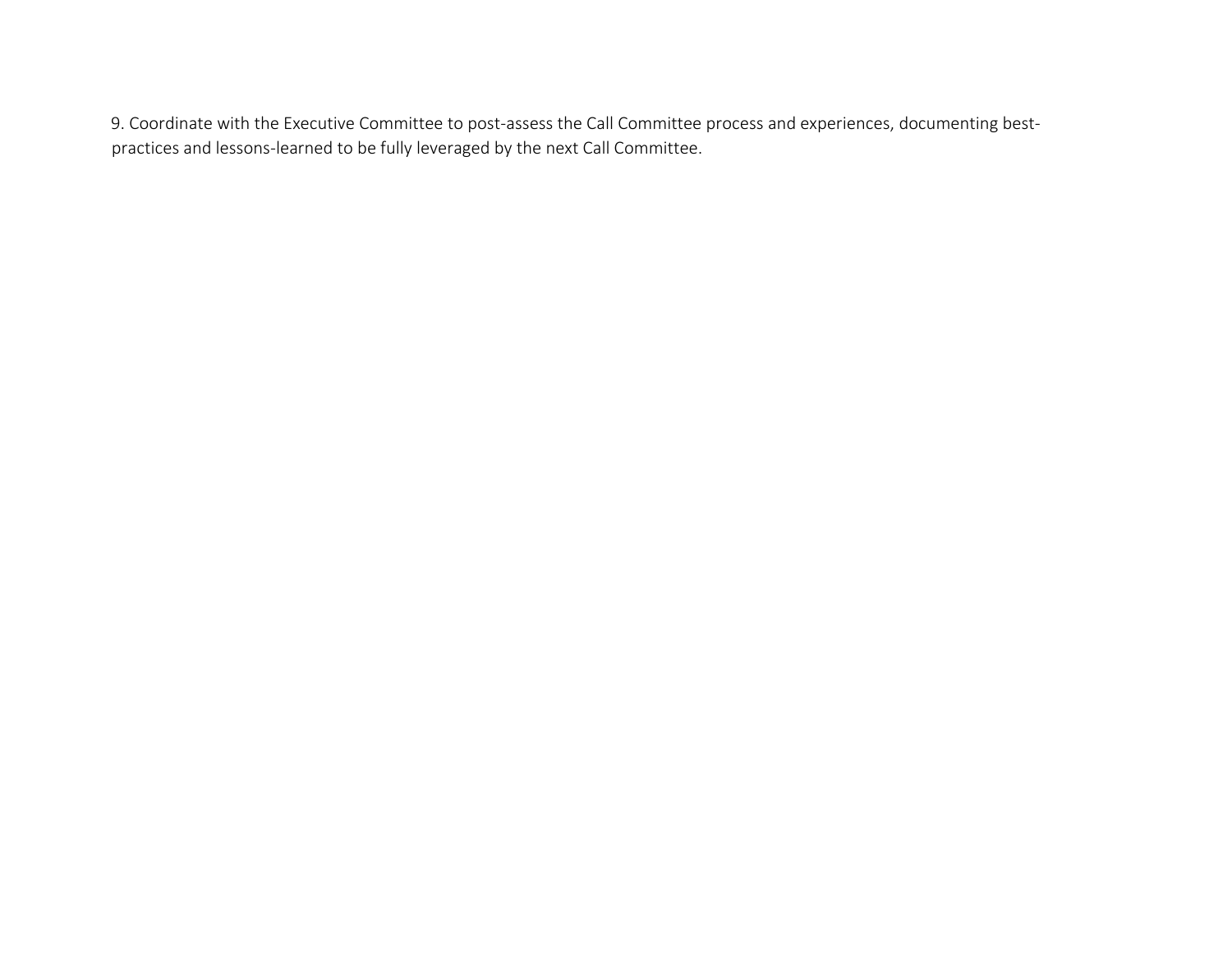

#### General Description:

The purpose of the Stewardship Committee is to help God's people (Living Word) grow in their relationship with Jesus, using the time, talents and finances God has entrusted to them. Stewardship is our calling and is woven into every facet of our communal life. The Stewardship Committee typically uses the month of October to challenge the congregation into using their time, talent, and finances. These efforts usually run two or three weekends every year and may include:

- Monthly Stewardship Campaign
- Sermon Series
- Personal testimony from congregants
- Commitment Sunday
- Recruiting volunteers for specific ministries based on spiritual gift surveys

#### Membership:

The Stewardship Committee will include the following voting members: Lead Pastor, Vice President, and up to three (3) members of the congregation. In addition, the Director of Missional Living will be an ex-officio member of the committee.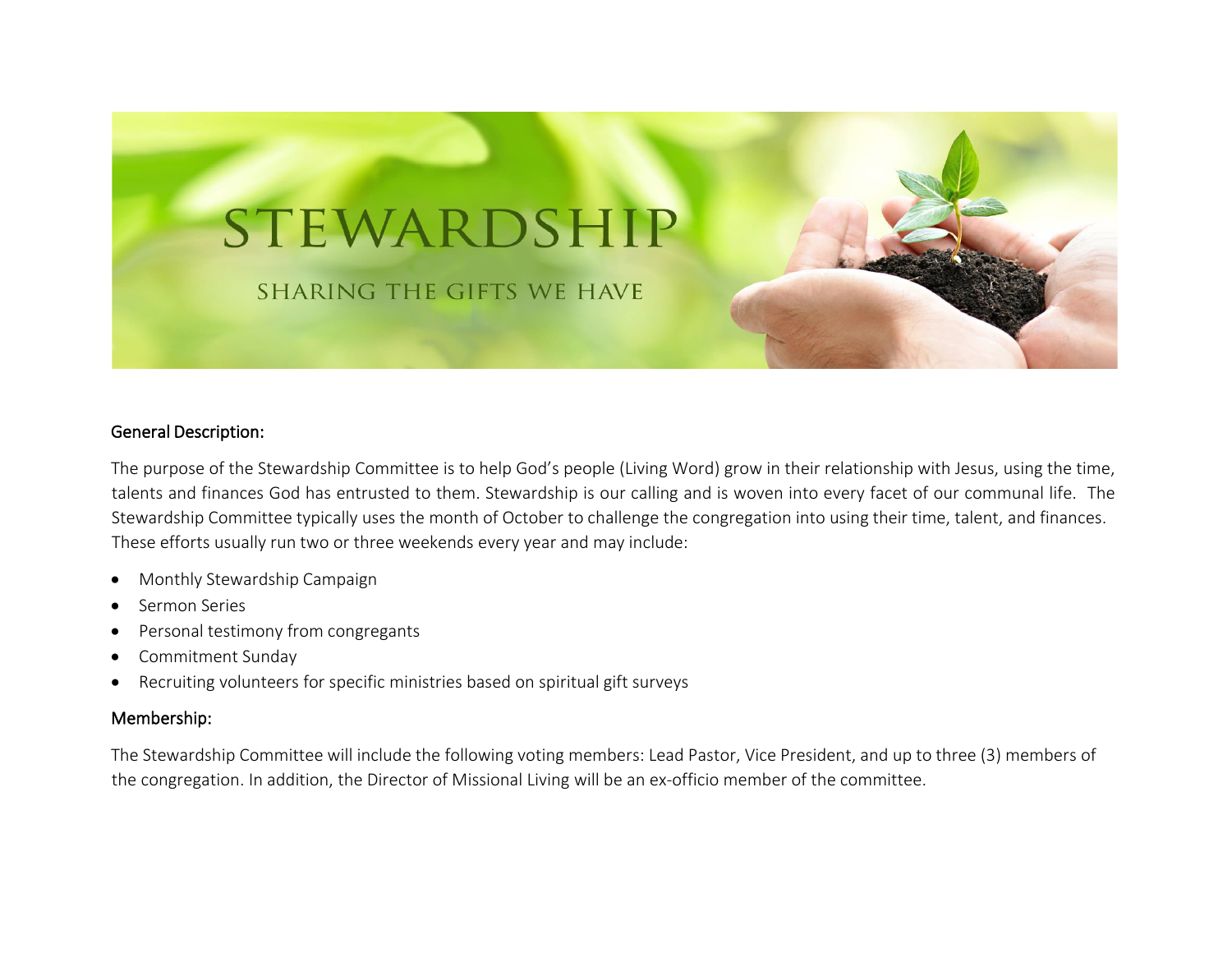#### Term:

Members will serve two (2) year terms and may serve up to three consecutive terms, however, the Council shall review the need for a Stewardship Committee annually after the Council is formally installed before the congregation.

#### Reporting:

The Stewardship Committee will report to the Council as necessary, through the Executive Committee (Lead Pastor, President, Vice President, and Secretary/Treasurer).

#### Duties & Responsibilities

The Stewardship Committee will focus on:

- The study and growth in its understanding of Biblical stewardship so it can help church members see the relationship between whole-life stewardship and the life of discipleship.
- Helping members understand how the budget is the "mission statement" for the church.
- Planning a year-round stewardship program in support of the church mission statement.
- Helping personalize giving (through newsletters, videos, etc.) so people can see and pray for what their gifts are doing.
- Helping people become better acquainted with their spiritual gifts and to help them invest those gifts in the local church ministry.
- Working with other committees, teams, and organizations in the congregation to help plan and coordinate the stewardship education program for all ages.

#### Relationships:

- Pray for our pastors, staff, Council, and congregation.
- Consult with the Executive Committee.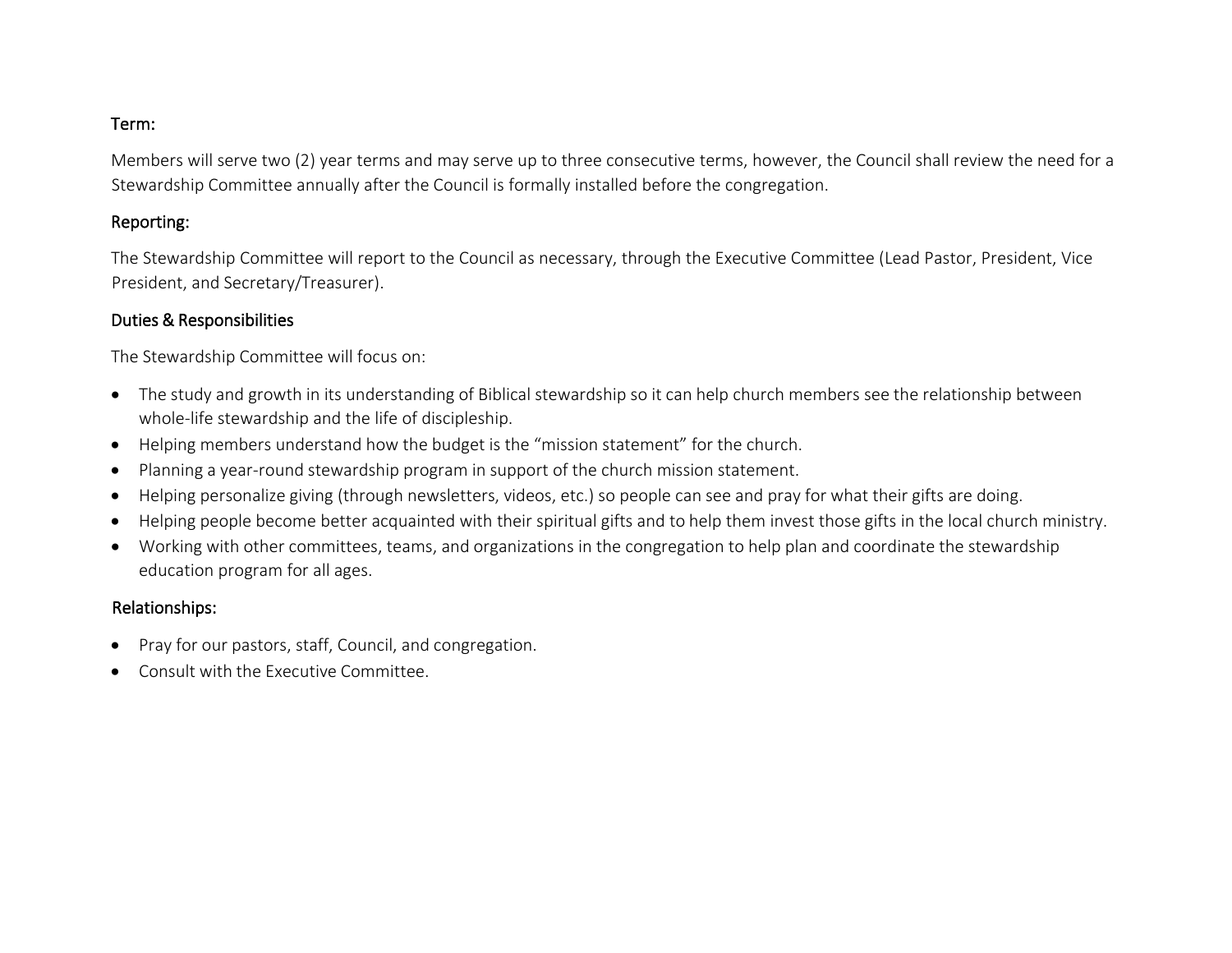

#### PERSONNEL ADVISORY COMMITTEE

#### General Description:

The Personnel Advisory Committee is responsible for assisting the Congregation Council (Council) oversee personnel related activities of Living Word and making recommendations to the Council to ensure that our pastors and staff are properly supported.

Recognizing that special skills and gifts are needed (that may not always reside in the Council) to deal appropriately with personnel issues, the intent of the Personnel Advisory Committee is to make those skills available to the Council in support of our pastors and staff. The Council shall review the need for a Personnel Advisory Committee annually.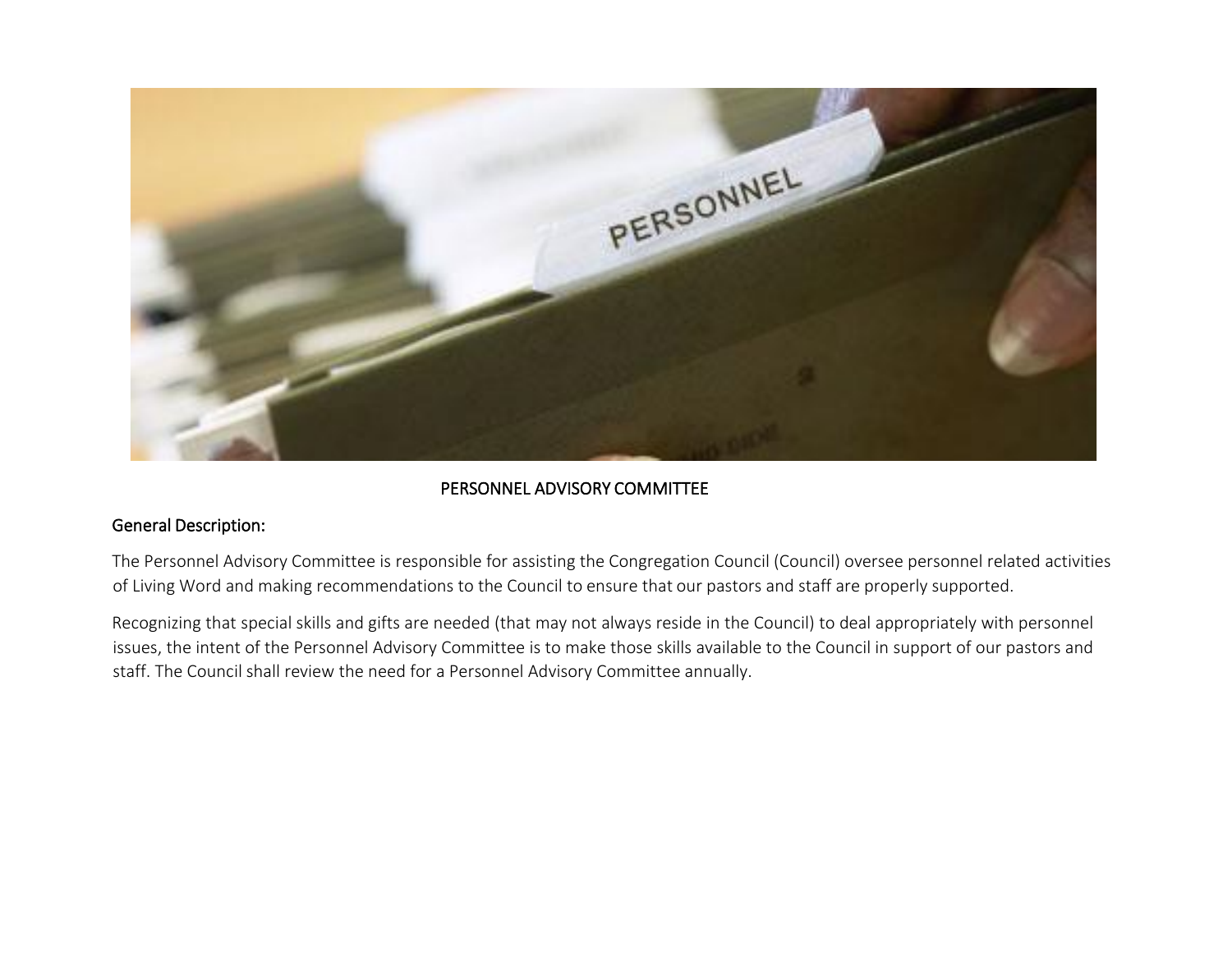# Composition:

The Personnel Advisory Committee will include the following voting members: Vice President of the Council, the Vice President of the TLC Board (as TLC liaison to the Team), and up to four (4) members of Living Word. The following will serve as non-voting members of the Team: Lead Pastor, the Director of Operations (DO), and the Director of The Learning Center. Members will serve two (2) year terms and may serve up to three consecutive terms, however, the Council will approve the members of the Personnel Advisory Committee at the beginning of each calendar year. Initially, two members will serve a one (1) year term. The Personnel Advisory Committee will be chaired by a non-staff, non-Council member.

### Reporting:

The Personnel Advisory Committee will periodically report to the Council, through the Executive Committee (Lead Pastor, President, Vice President, and Secretary/Treasurer).

### Duties & Responsibilities

The Personnel Advisory Committee will:

- Periodically review the Living Word policies and procedures and coordinate with The Learning Center related to personnel and recommend revisions to the Council as appropriate.
- Assist in developing a two to five-year staffing plan for Living Word for Council's review and approval.
- Periodically review (at least annually) the staffing needs of Living Word and update the staffing plan for Council's review and approval. This must be done prior to development of the annual budget.
- Establish appropriate procedures for periodic (at least annual) evaluation of pastors and staff to provide constructive feedback.
- Assist in establishing the process of evaluation of pastors and staff. Note that the Senior Pastor will continue to do the evaluation of the program staff and the DO will continue to do the evaluation of the support staff.
- Annually establish a range and baselines for compensation of all pastors and staff and make recommendations to the Executive Committee. (Note that this is confidential information.)

## Relationships:

- Pray for our pastors, staff, Council, and congregation
- Provide support for the Lead Pastor and DO
- Consult with the Executive Committee
- Coordinate with The Learning Center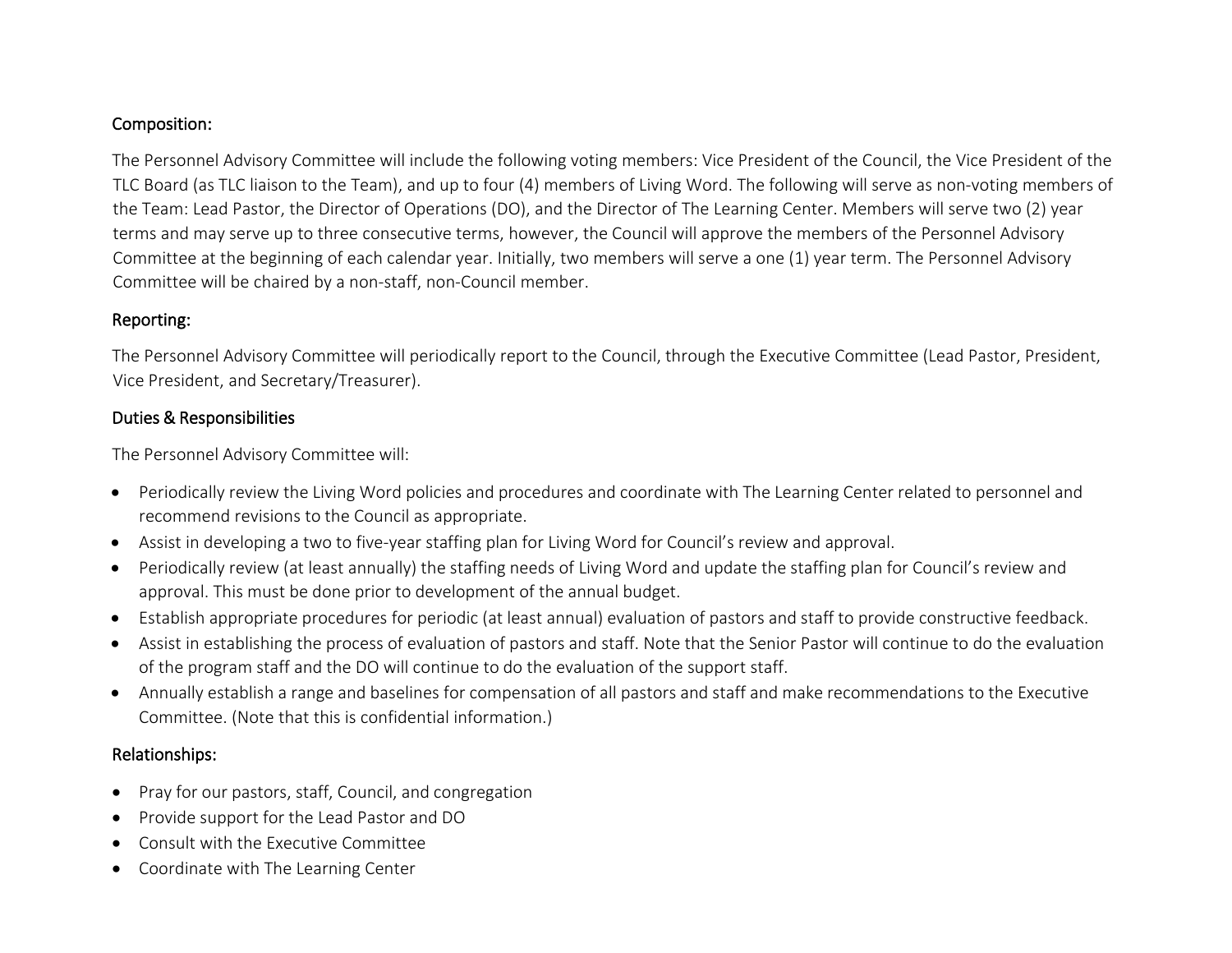# Nominating

## General Description

The purpose of the Nominating Committee is to solicit interest and secure candidates for nomination to various vacant Congregational Council (Council) and committee positions. The Nominating Committee shall make a recommendation of candidates to the Council at least 45 days in advance of the annual Council elections.

# Membership:

The Nominating Committee shall consist of no more than five members of the congregation who have been approved by the Congregation Council. The Pastor will serve on this committee. At least one member shall be an outgoing Council member.

## Term:

Nominating Committee members shall serve for two consecutive years.

## Reporting:

Each member shall carry out the individual duties assigned in the Bylaws and shall meet from time to time, together with the Lead Pastor (when possible), to outline the agenda for the Council meetings.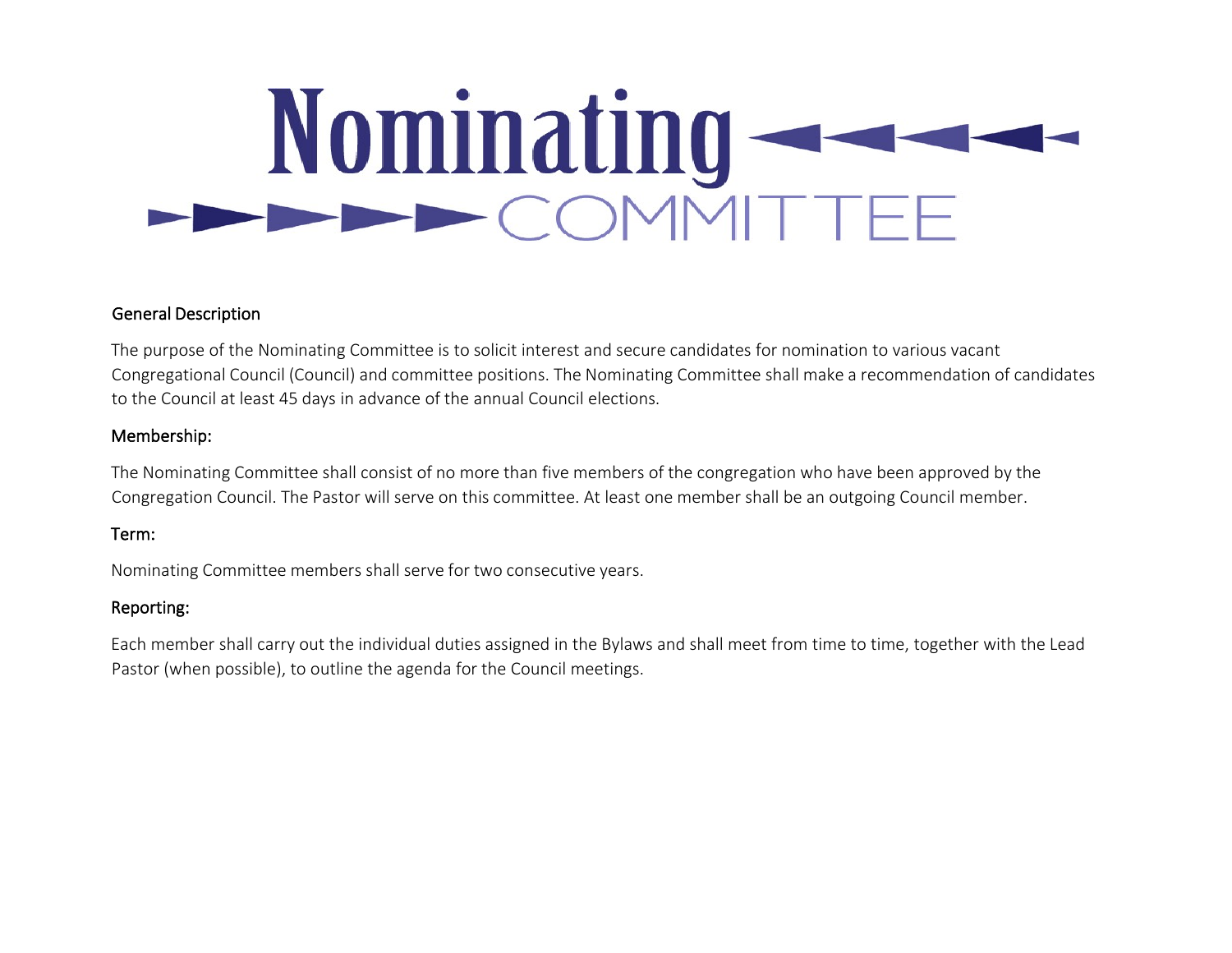## Duties & Responsibilities

The Nominating Committee will:

- Be established as a body of members with interest and insight to the makeup, leadership qualities and skill sets of individual members of the Congregation. They are charged with understanding the attributes needed to staff and lead the Council as well as the committees supporting the work of the Council and Congregation at large.
- The committee should review the time & talent sheets for members who have indicated an interest in serving on the Council as well as other chartered committees.
- The committee should appoint two members of the congregation, including one Council member who is not seeking reelection, to count the ballots after the Council election.
- The committee will share the results of the election as part of the Congregational Meeting to inform the congregation of the outcome.
- The committee should provide names of those to be nominated to Council for approval in time for the biographies of the nominees to appear in Connect 2 weeks prior to the election.

# Relationships:

• Consult with Executive Committee and Council.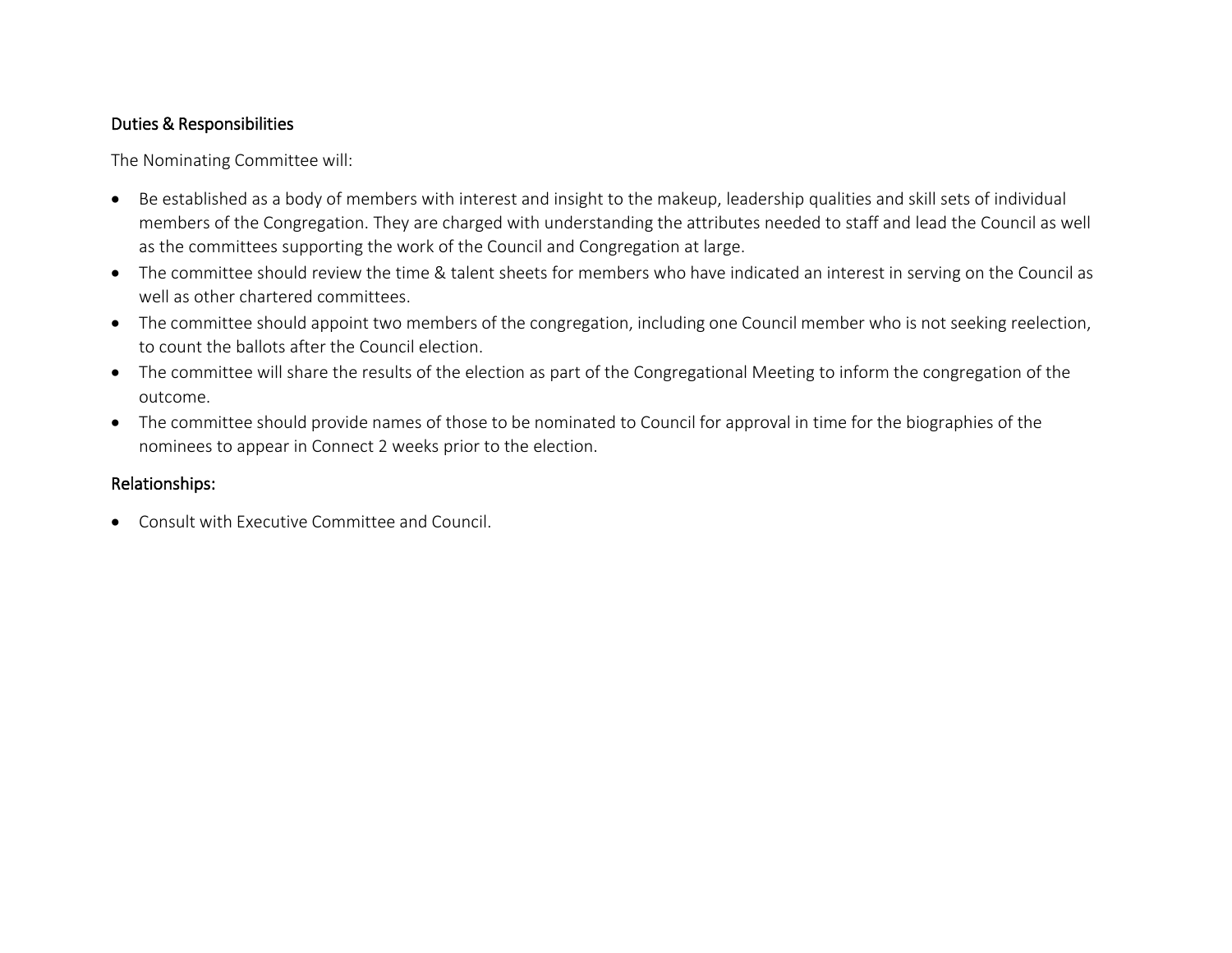

# BUDGET ADVISORY COMMITTEE

### General Description

The purpose of the Budget Committee is to assist the Congregation Council (Council) in leading Living Word in its process to establish an annual capital and operating budget, and a forecast of anticipated gifts. The Budget Committee shall recommend the type of budget to be produced to the Executive Committee and get agreement prior to initiating the budgeting process. The work undertaken by the committee will be used to inform the budget/gifts forecast that is proposed annually for congregational approval and in accordance with the Constitution and By Laws and within the prescribed timeline.

## Membership:

The Budget Committee will include the following members: Finance Advisory Committee Chairperson, Pastoral Representative, TLC Director, and a minimum of three (3), maximum of four (4), members of the congregation including at least one (1) of the congregation's gift Counters.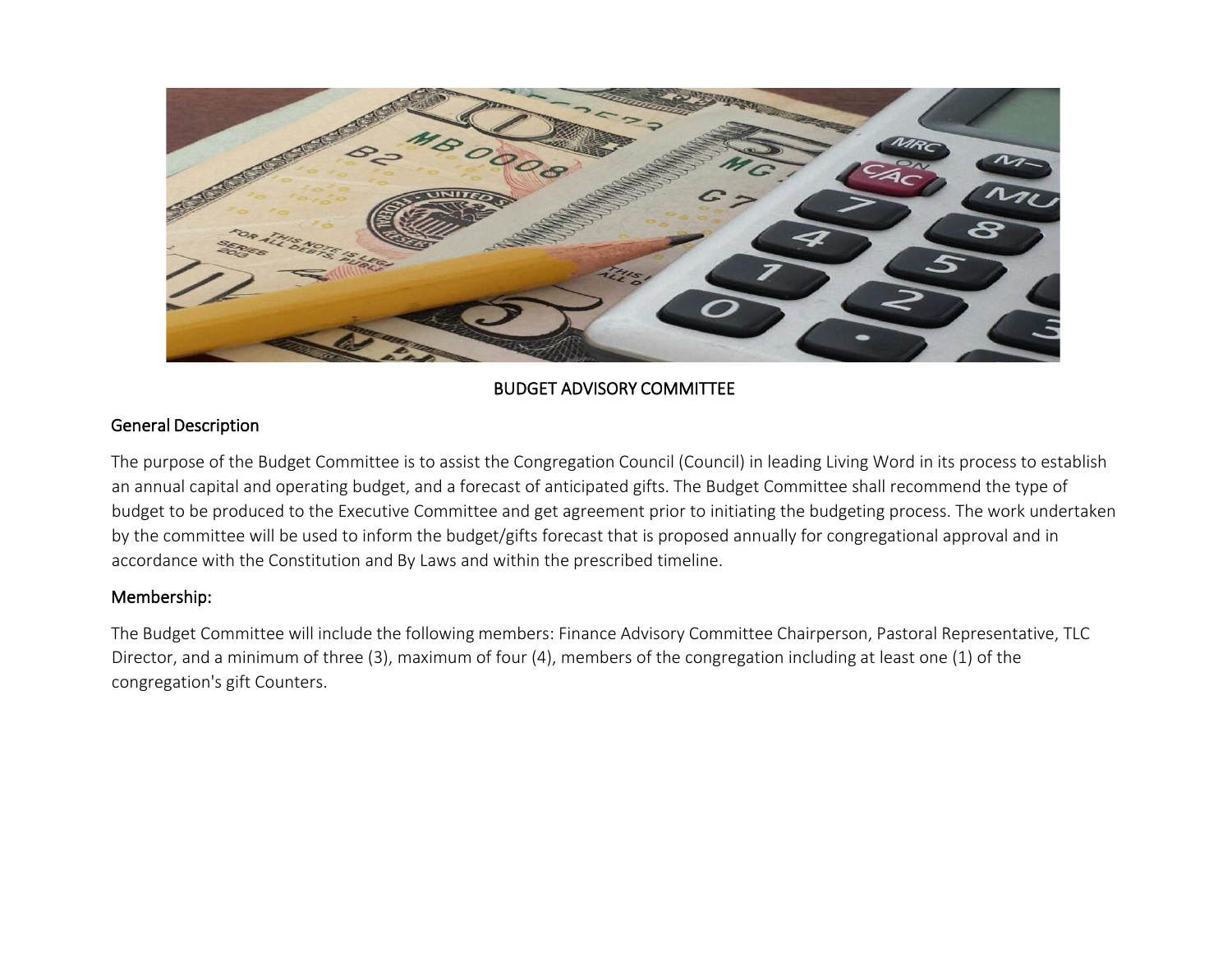#### Term:

Members will serve two (2) year terms and may serve up to three consecutive terms, however, the Council shall review the need for a Budget Committee annually after the Council is formally installed before the congregation.

#### Reporting:

The Budget Committee will report to the Council as necessary, through the Executive Committee (Lead Pastor, President, Vice President, and Secretary/Treasurer).

### The Budget Committee will focus on:

- Working with the individually financed ministries, committees and staff department leads to determine their budget needs.
- Setting out a timeline for the submittal of data from the funding recipients to when it is required for Financial Advisory Committee review.
- Personal reviews with representatives of the ministries, committees, and departments to better understand the request, as necessary.
- The Budget Committee compares all the budgets submitted with the anticipated gifts and prepares a balanced budget, mindful of monthly cashflows, which it presents to the Council.
- As part of the budget process, the Council will schedule Congregational review sessions as a means of receiving input from interested members.
- Bias for a "unified budget" type that pulls together all of the congregation's receipts and disbursements into one budget. Recognized and allowable budget types include those aligned with ELCA published standards, and may be any one, or a combination of the following types:

## Zero-Based Budget

This budget starts at zero, and every item that is presented for inclusion in the budget must be justified as to its need and the benefit it provides. This type of budget typically requires more effort to produce but also forces an in-depth look at every budget line item.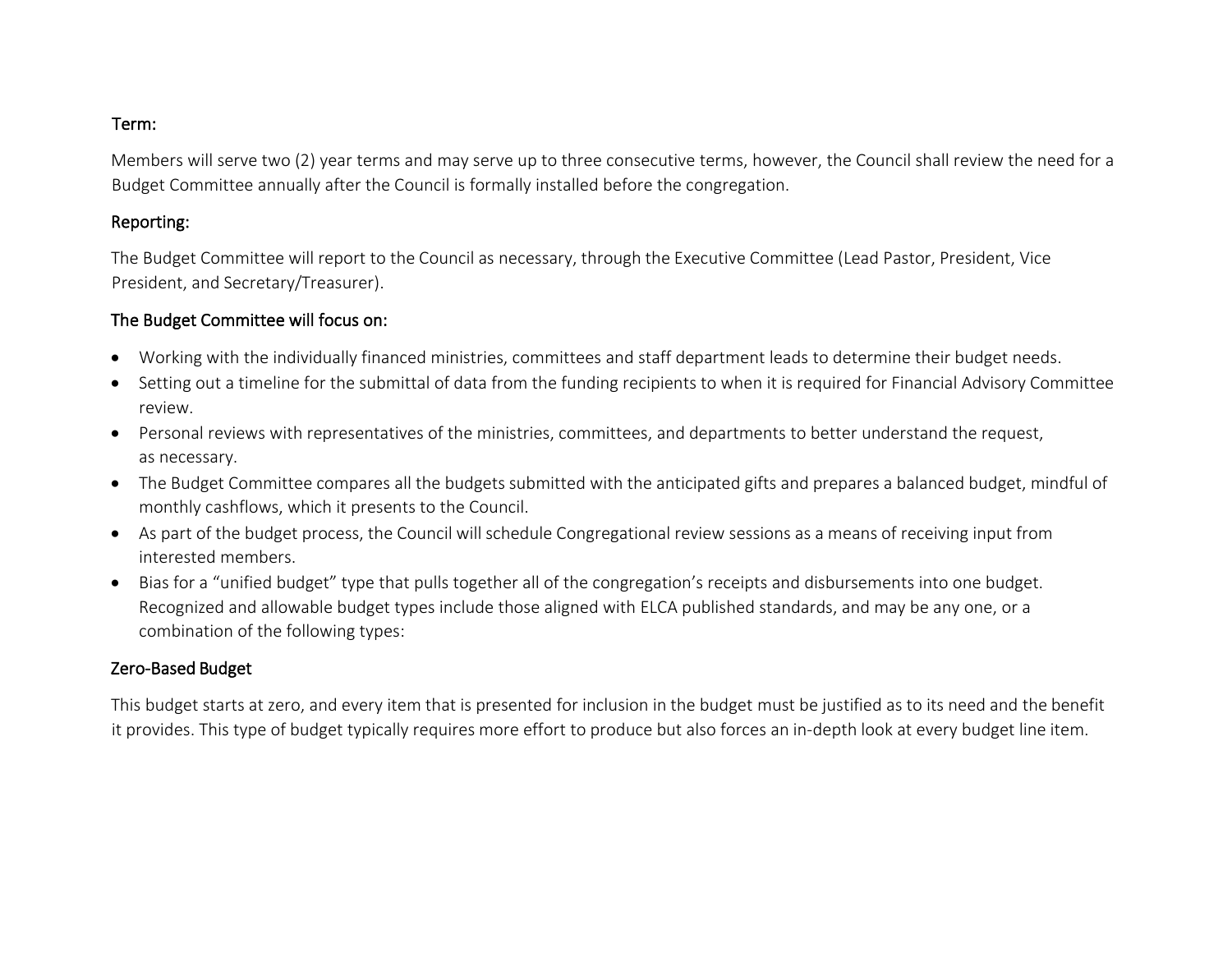### Same As Last Year Budget

This budget starts with last year's budget and adds percentage increases or makes minor adjustments for the next year. This type is done by most congregations because it is fairly easy to put together. Note: This type tends to preserve the status quo and can be an obstacle to vision and development.

#### Unified Budget

A unified budget pulls together all of the congregation's receipts and disbursements into one budget. Included in this one budget would be anticipated receipts and disbursements of each church group which previously may have had their own budget and even their own bank account. These might include the youth group, the women's group, the construction budget, and The Learning Center.

#### Capital Budget

A capital budget provides for the addition of capital items such as office equipment, furniture and fixtures, land, and construction. In the event of a construction project, a capital budget may extend for a period of longer than one year. It normally is developed for the life of the project.

## Program Budget

A program budget is a way of presenting the budget that puts all expenditures into various program categories, e.g., worship, learning, outreach, etc. Salaries can also be prorated into each program category. A program budget can be an effective communication and planning tool. It can show ministry emphasis more clearly than a line-item budget.

# Line-Item Budget

A line-item budget groups individual items under categories and further lists each item that makes up that category. An advantage of the line-item budget is that it provides a systemic step by step mechanism for formulating the budget, but it should be noted that a listing of every line item is not effective in communicating the overall plan or mission of the congregation.

# Debt-Retirement Budget

A debt-retirement budget is a special budget that lists all the funds and use of these funds needed to pay off indebtedness.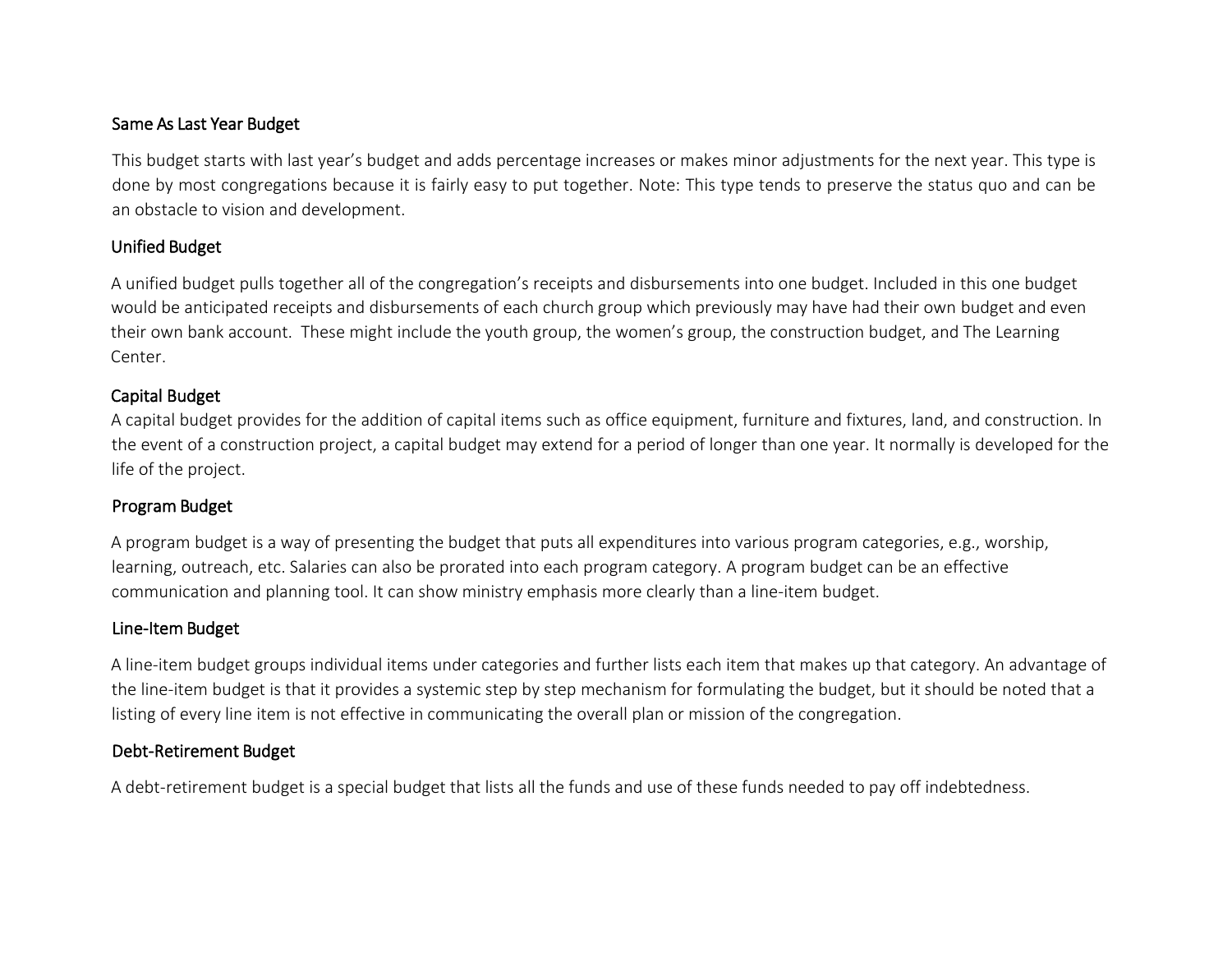

### FINANCIAL ADVISORY COMMITTEE

#### General Description:

The purpose of the Finance Advisory Committee is to assist the Congregation Council (Council) in overseeing the financial affairs and objectives of Living Word Lutheran (LWL), making recommendations to the Council to maintain the congregation's financial health and assure compliance with accounting policies and internal controls.

The Finance Advisory Committee provides special skills and gifts to the Council that are needed and may not always be present within the Council to deal appropriately with financial and reporting issues.

#### Membership:

The Finance Advisory Committee (FAC) includes voting members of the Congregation as follows:

- Chairperson of FAC
- Secretary/Treasurer of LWL
- A minimum of three (3) and a maximum of five (5) members of the Congregation. The size of the Committee is the decision of the sitting membership. There are no expressed limitations imposed upon membership eligibility based on either familial or professional relationships. Membership is based on required skills and competencies of the individual members. Internal controls will be relied upon to mitigate any potential operational risk.
- Members are expected to be actively engaged and excessive absences from standing meetings may result in the Committee replacing an inactive member before the end of his/her term, based on a majority vote.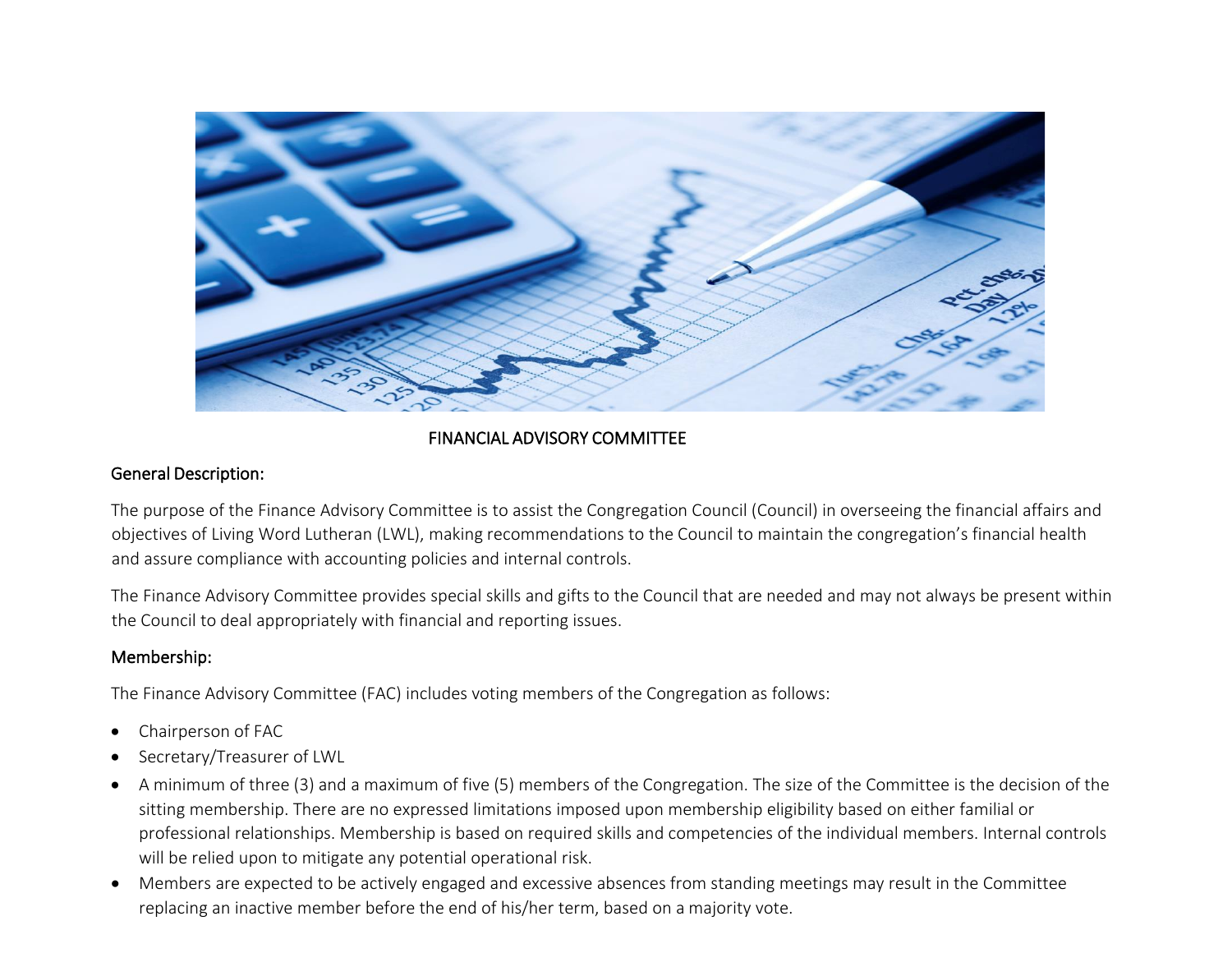The following Living Word and The Learning Center Staff members will serve as subject matter and operations experts to the FAC:

- Pastoral Representative (PR)
- Director of The Learning Center (DTLC)
- Business Administrator (BA)

#### Term:

Members will serve a two (2) year term and may serve up to three consecutive terms. The Council will approve all Congregational members of the FAC, including the Chairperson, at the beginning of each calendar year. Initially, two members will serve a one (1) year term. Chairperson is a non-staff, non-Council position.

#### Authorization:

The Council shall review the need for, performance and Charter of the Finance Advisory Committee annually at the first standing meeting after the Council is formally installed before the Congregation.

#### Reporting:

The FAC will regularly report to the Council, through the Executive Committee (Lead Pastor, President, Vice President, and Secretary/Treasurer) via meeting minutes of all called meetings, monthly financial statements, and/or face-to-face engagement on agreed Executive Committee meeting agenda items.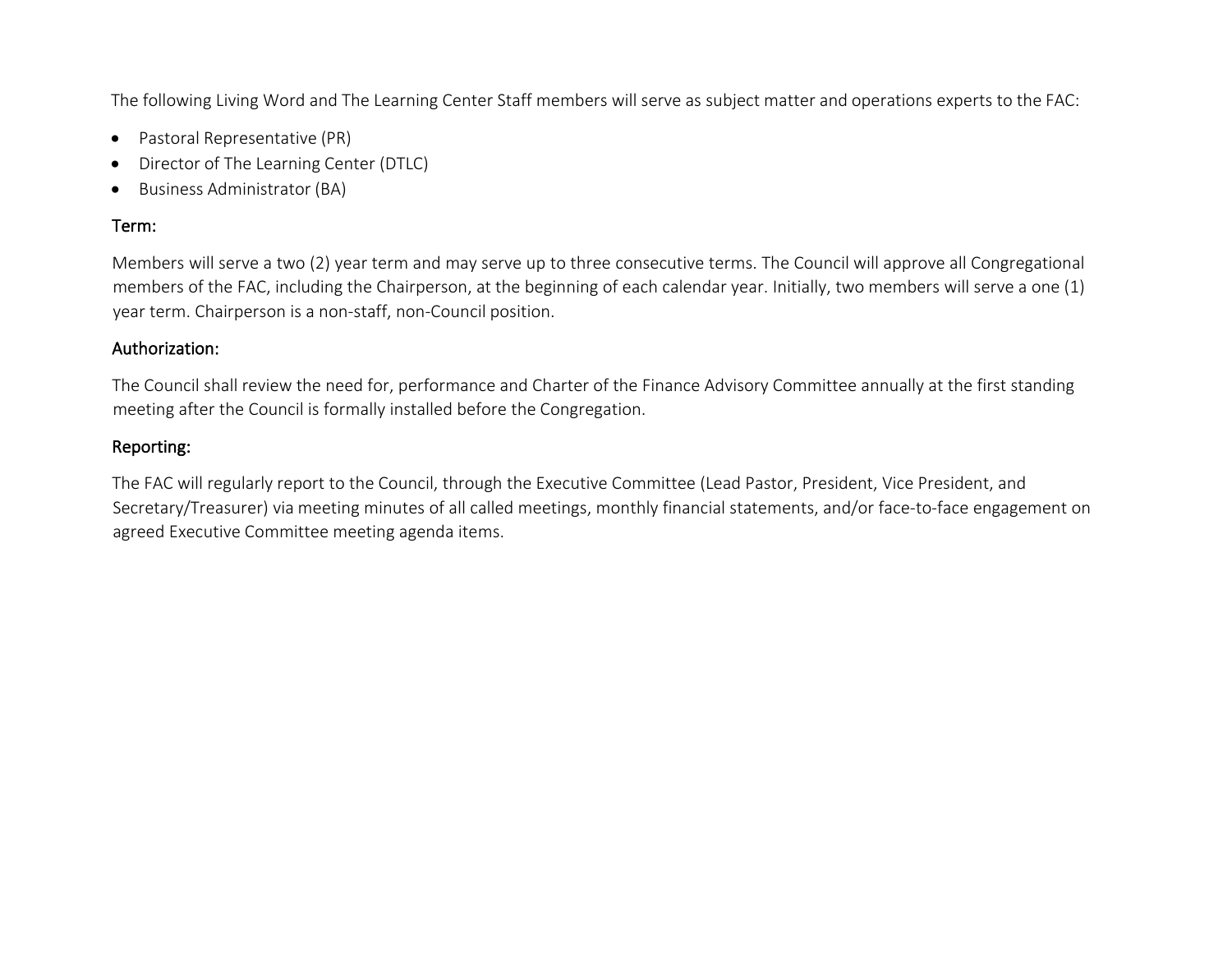# Duties & Responsibilities

The Finance Advisory Committee (FAC) will:

- Prepare a monthly meeting agenda designed to assure delivery of duties of responsibilities, prepared by the FAC Chairperson and agreed with the FAC, and meet to 1) address agenda items 2) review financial reports of Living Word 3) review financial reports of The Learning Center. Financial reports will be prepared and distributed to the FAC as pre-read by the BA a minimum of 72 hours prior to the monthly FAC meeting and will be maintained on file within the LWL central financial data repository.
- Record meeting minutes, action items and outcomes from regularly scheduled and any special FAC meetings. Minutes will be submitted to Council as pre-read by the Treasurer a minimum of 72 hours prior to monthly meetings and maintained on file within the LWL central financial data repository.
- Initiate a triennial financial audit by appointing an audit team and scheduling the audit with a 3rd party auditor in compliance with the Audit Committee Charter.
- Initiate annual internal audits in compliance with the Audit Committee Charter, in those years wherein no external audit is conducted.
- Review the annual financial audit and make recommendations to Council as appropriate.
- Prepare communications with the congregation, in consultation with the Executive Committee, that report on the financial condition of Living Word.
- Periodically review the policies and procedures related to finance and recommend revisions to the Council as appropriate.
- Initiate an annual Budgeting process, working with the Council-appointed Budget Committee. Compensation for Pastors and staff will be provided to the Budget Committee by the Executive Committee as a single budget figure. The Budget Committee collects and reviews the proposed revenues and expenses, presenting a recommended annual budget to the FAC for final review. The FAC will make recommendations as appropriate to finalize a draft Budget. The FAC Chairperson will submit the proposed Budget to the Council for endorsement and ultimately for approval by the congregation. The timing of budget preparation shall be coordinated with Council.

The FAC will foster and maintain critical relationships, including but not limited to:

- Provide support for the PR, DTLC and BA
- Consult with the Executive Committee
- Coordinate with The Learning Center
- Coordinate with and support the Audit Committee
- Coordinate with and support the Budget Committee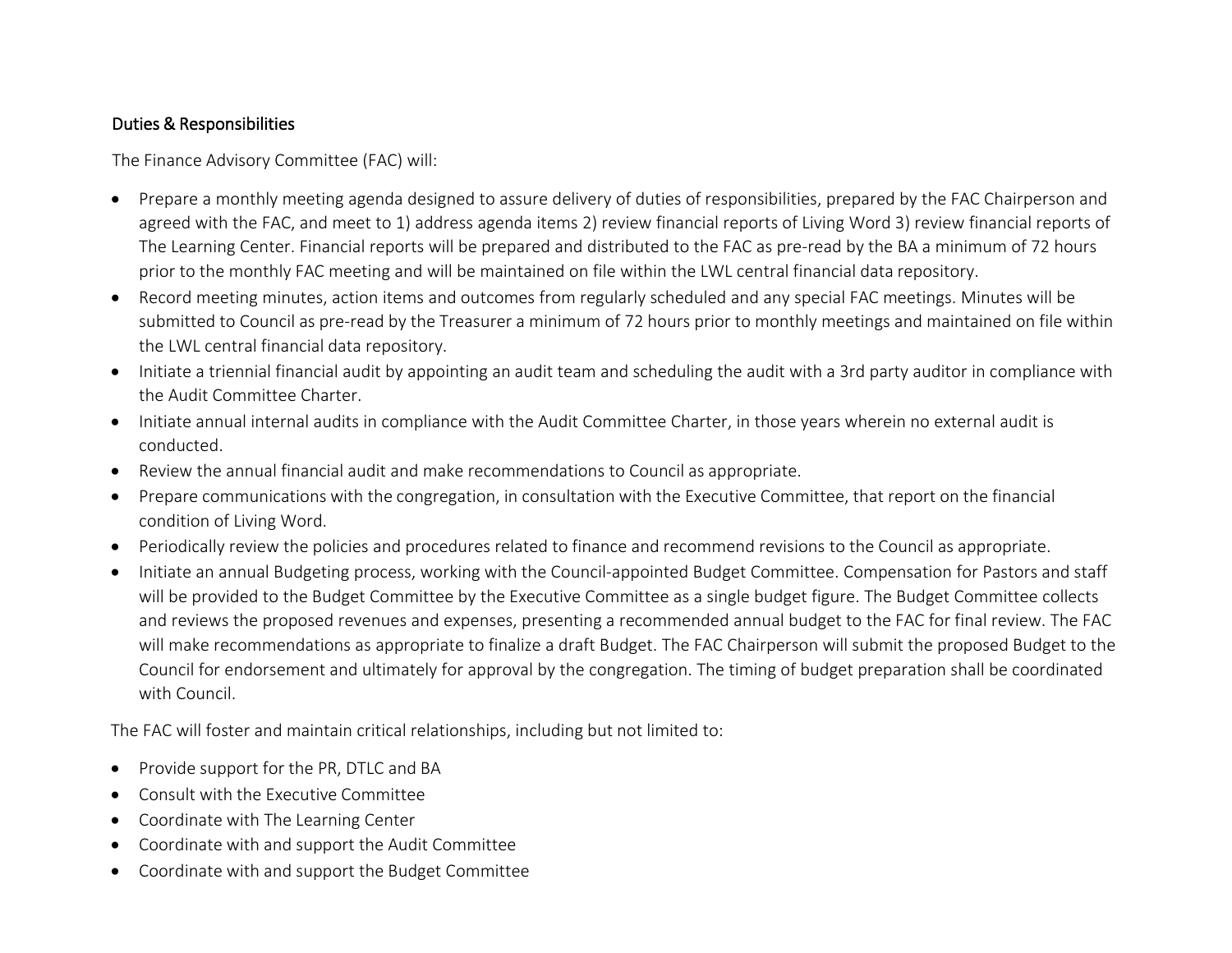

# ENDOWMENT ADVISORY COMMITTEE

#### General Description:

The Endowment Committee vision is to create and foster a culture of giving that builds financial capacity for the future, leaving legacy gifts for the mission and the ministries of Living Word Lutheran Church (LWLC). Within that, the goals are to provide funding for new and expanding ministries at LWLC, for assistance within our local community, and for church support of national and global missions.

#### Membership:

The Endowment Committee will include a minimum of five at-large members, not to include a member of the Council.

#### Term:

Members will serve three (3) year terms and may serve up to two consecutive terms, however, the Council shall review the need for an Endowment Committee annually after the Council is formally installed before the congregation. For start-up purposes, the terms may be of less than three years, so that the terms expire in different years, to enhance the continuity of membership.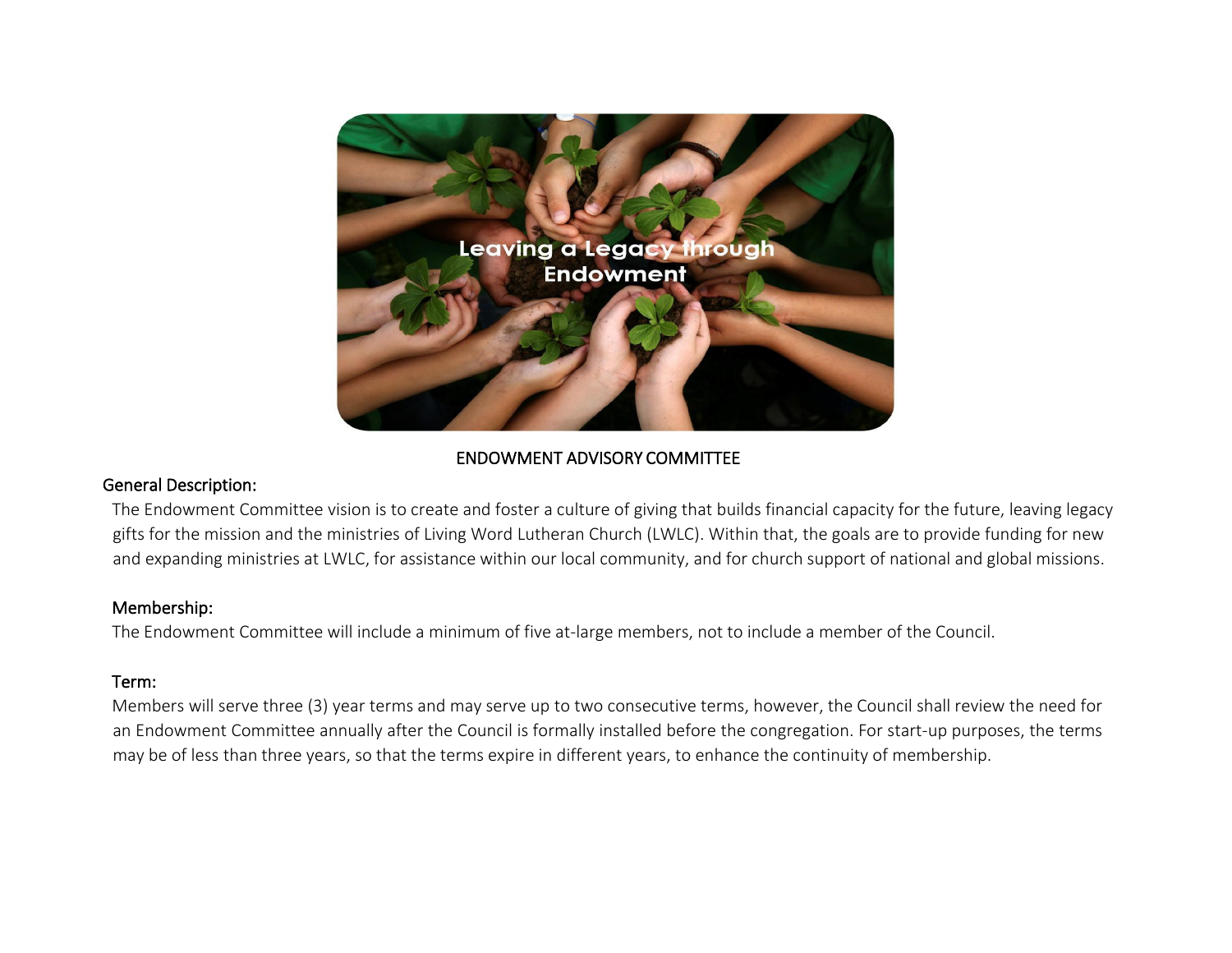#### Reporting:

The Endowment Committee will report to the Council as necessary, through the Executive Committee.

# Duties & Responsibilities

The Endowment Committee will focus on:

- Oversight and analysis of the Endowment assets. The at-large members shall be appointed by the Council for three-year terms, not to exceed two consecutive terms.
- The Nominating Committee of the church shall recommend new at-large members to the Committee. The Nominating Committee shall consider skills needed for the Committee's operation when recommending new members (such as experience in investing and the stock market; legal expertise; contacts with local nonprofit organizations and foundations; knowledge/experience with processes and best practices in awarding grants; and experience in fund raising and attracting charitable giving).
- The Committee shall elect its own Chairperson and Secretary from its membership. LWLC Council officers shall be authorized to sign checks and all other necessary documents to operate and further the purposes of the Endowment.
- Members of the Committee shall not be liable for any losses that may be incurred upon the investments of the assets of the Endowment, other than for gross negligence or willful misconduct. Members of the Committee shall be defended and indemnified by the church against any costs, expenses, legal fees, losses, and judgments arising out of any legal proceedings arising out of the conduct of the Committee, except for proven gross negligence or willful misconduct. No Committee member shall engage in any self-dealing or engage in any transactions with the Endowment in which the member has direct or indirect financial interest.
- The Committee shall recommend, and the Council shall approve, the initial hiring of an independent third party to provide professional investment consulting and/or fund management ("Investment Consultant"). Any subsequent change in the Endowment's Investment Consultant shall require LWLC Council approval.
- The Committee shall provide guidelines to the Investment Consultant for investment stewardship of the Endowment's assets, and these guidelines shall be consistent with any investment policy statements and/or provisions adopted by the LWLC Council. The Investment Consultant shall provide written quarterly reports of its investment performance to the Committee. The performance of the Investment Consultant shall be evaluated by the Committee on an annual basis, and the Committee shall provide a written report of its evaluation to the LWLC Council. Expenses, if any, for the Investment Consultant shall be paid from the Endowment.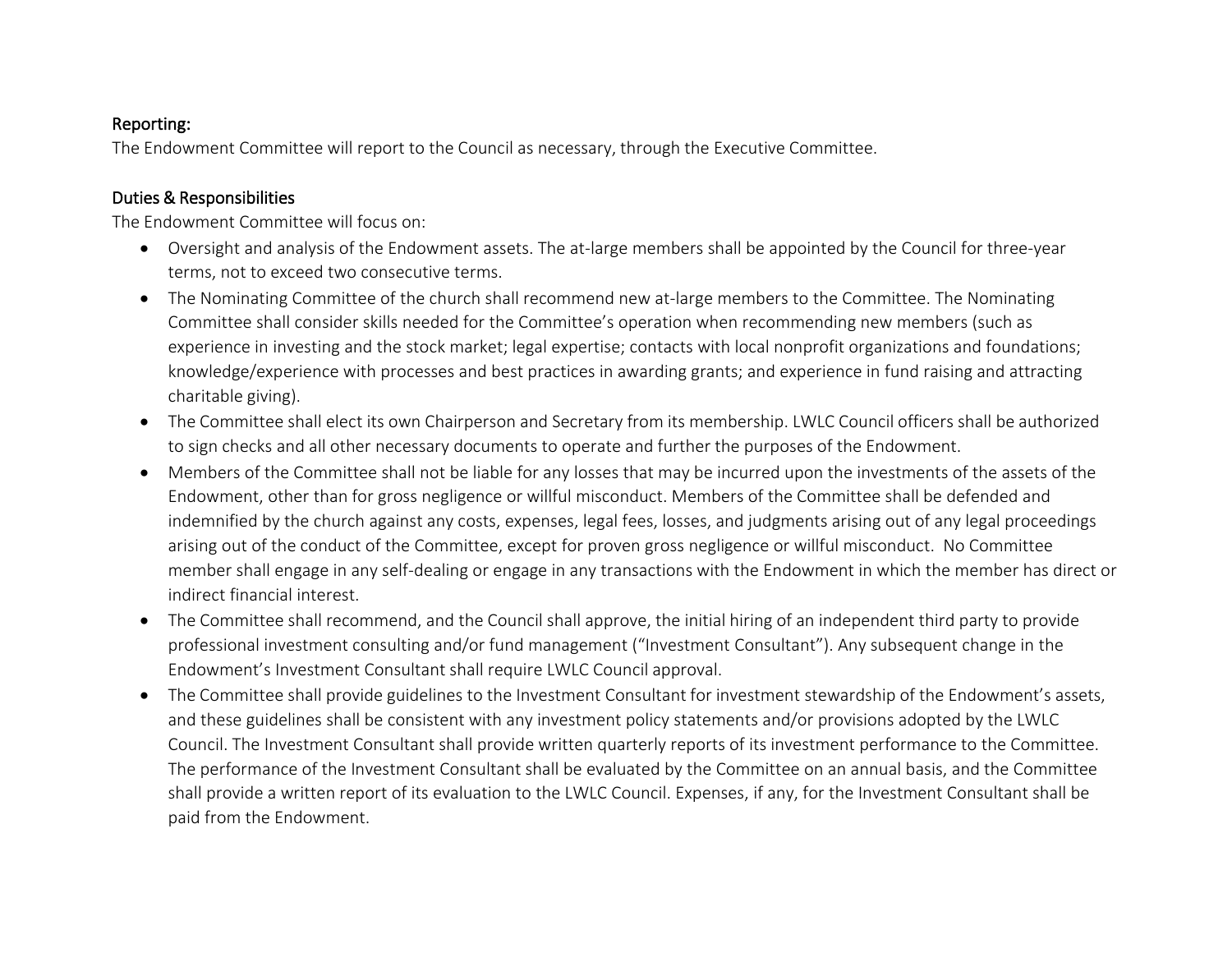#### Endowment Administration

- It is anticipated that gifts will be made to the Endowment for unrestricted purposes. Gifts received by the Endowment must be consistent with any gift acceptance policy established by the LWLC Council, and must be seen to have the economic potential for supporting the Endowment's mission goals. The Committee shall have the discretion to reject gifts which in its judgment are not consistent with such standards. Gifts will be administered at the discretion of the Committee. All gifts shall be acknowledged by letter from the Committee Secretary and by receipts as required.
- All gifts received in the form of property other than cash will be reviewed immediately by the investment counselor to determine whether they should be converted to cash at fair market value as soon as is practicable, or whether they are suitable and appropriate for continued holding in the Endowment. If the donor requests that the property be retained in the Endowment, review as to suitability will be conducted prior to acceptance of the gift. Gifts received under which life income is retained may be referred to another charitable entity for professional administration.
- Distributions from the Endowment shall be from Interest and/or earnings income earned while the Principal will not be touched and remain in perpetuity. When a distribution is deemed appropriate by the Committee, up to fifty percent (50%) of the total Interest and/or earnings income of the fund on December 31st of each year may be made available for distributions during the following year.
- Both principal and income are to be administered in such a way that they do not diminish the joy and responsibility of the current support and involvement of the Congregation. The Endowment's assets and investment earnings shall not be used to fund any portion of LWLC's general budget, nor for operational expenses of ongoing ministries, nor shall its assets/earnings be made available to offset any temporary shortfalls in LWLC's operating cash flow. The Charter may be reviewed and amended if appropriate, however section "Endowment Administration – Paragraph 3 – Sentence 1" of this Charter may only be amended subject to approval at a meeting of the congregation by a two-thirds vote of those present.

#### Relationships:

- Work in consultation with the Treasurer and the Stewardship Committee.
- Consult with the Executive Committee.
- The Committee shall report at least semi-annually to the Church Council and shall give an annual printed report to the Congregation. These reports shall address how the Committee is demonstrating its implementation of the mission goals of the Endowment. The Endowment shall be subject to the usual audit procedures of the Congregation.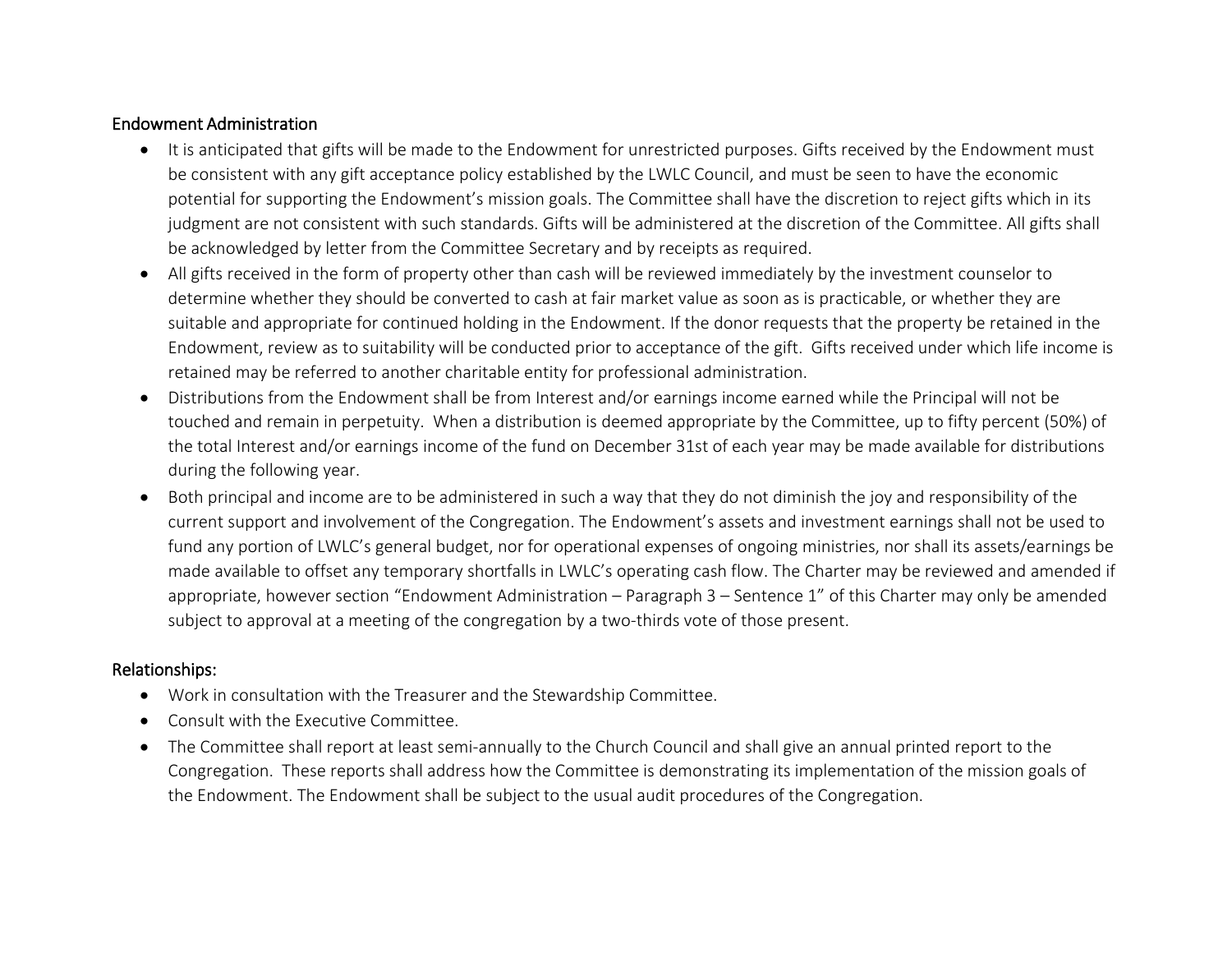

AUDIT ADVISORY COMMITTEE

#### General Description:

The Executive Committee of Living Word Lutheran's Church Council, hereby establishes an Audit Committee in accordance with the Evangelical Lutheran Church in America's "Congregational Audit Guide" and per the prescribed guidelines described below.

The Audit Committee shall meet at least twice annually, but more often if desired or necessary, in order to discharge its responsibilities. All meetings may be held by telephone conference call. Unless otherwise authorized by the Executive Committee, the Audit Committee shall have no power to act on behalf of the Executive Committee but shall present its recommendations to the Church Council for action.

#### Membership:

The Audit Committee shall be comprised of three voting members of Living Word Lutheran Church who have no existing financial, family or other personal ties to Living Word's management organization. No staff members of the organization will be eligible to serve on the Audit Committee. Audit Committee members shall be nominated and elected by the Congregation Council on or before the scheduled October Congregation Council meeting, i.e., the start of the fiscal 4th quarter. Audit Committee members shall not be current members of the Congregation Council.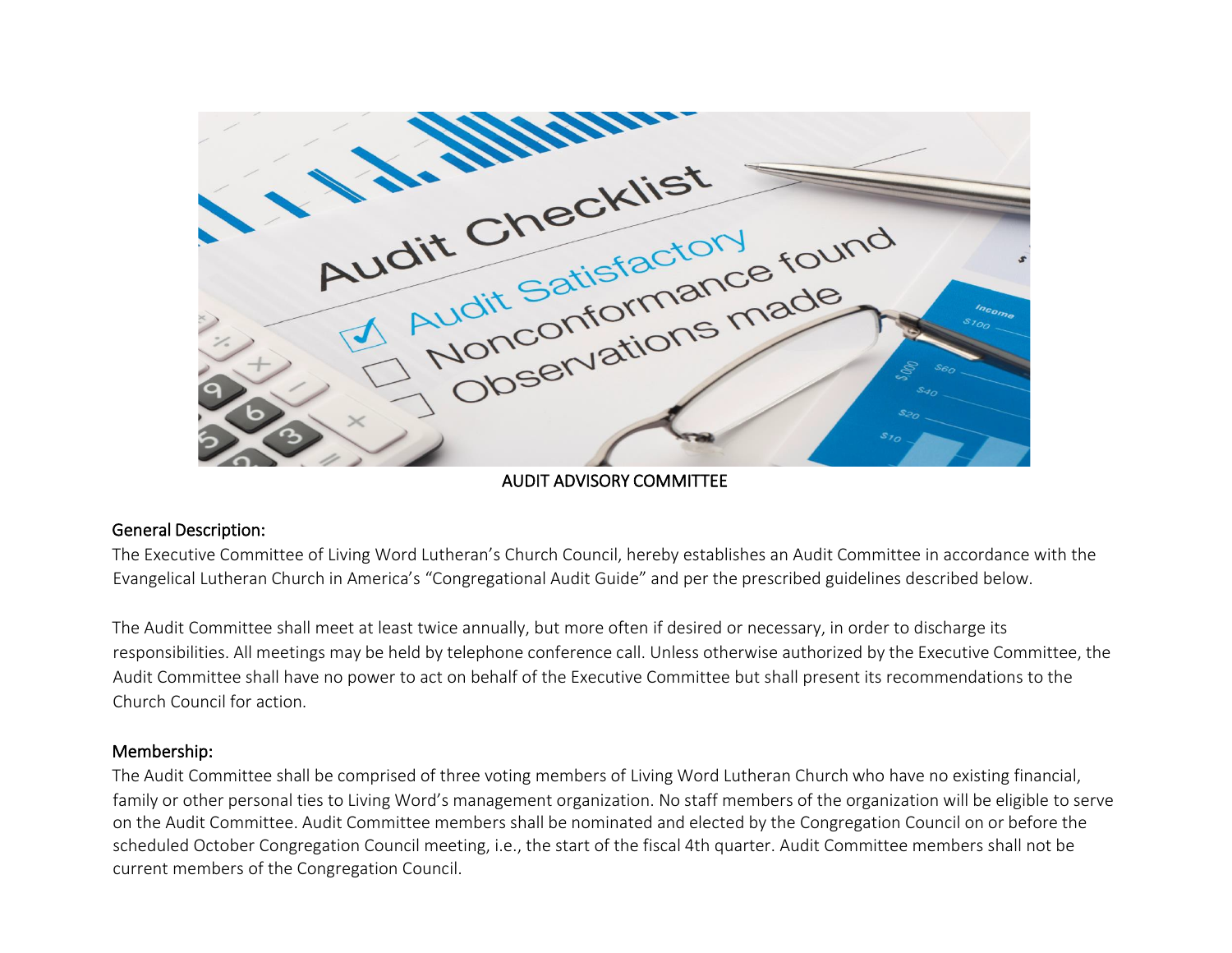## Term:

Term of office shall be three years, with one member elected each year per a standard rolling election cycle. Members shall be eligible for reelection.

#### Membership Qualifications:

Audit Committee Members' qualifications shall include:

- A clear understanding of the role of the Living Word Lutheran and its ministries.
- Financial literacy (at a minimum, ability to read and understand financial statements).
- Courage to ask probing questions and to follow up for answers.
- Ability to see the big picture and to provide the oversight necessary to promote a strong control environment.
- A commitment to safeguard the organization and its assets and to afford reasonable assurance that good stewardship is being used in handling and account for the funds and other assets of the congregation.
- A commitment to the employees, volunteers, and communicants of the organization.
- A commitment that the organization will report fairly, accurately, and regularly on its activities and condition.
- Willingness to do the right thing, not just do things right.

## Reporting:

Audit Committee will report to the Council as necessary, through the Executive Committee.

# Duties & Responsibilities

As directed within the ELCA Congregational Audit Guide:

For many congregations, it is highly advisable to have a professional audit conducted by a qualified independent accounting firm; others, due to cost and budget considerations, may wish to have anindependent member(s) of the congregation with accounting or financial backgrounds perform the audit. If the congregation determines that it is not economical to have an external audit every year, then it may be performed on a two- or three-year cycle withan internal audit performed in the interim years. Therefore, Living Word will adopt a three-year rolling audit cycle wherein:

- Year One: Council will fund, and Audit Committee will engage an External Professional Audit Firm.
- Year Two: Audit Committee will perform an internal review of elements 1 through 16 of the ELCA 33 Point Audit Approach.
- Year Three: Audit Committee will perform an internal review of elements 17 through 33 of the ELCA 33 Point Audit Approach.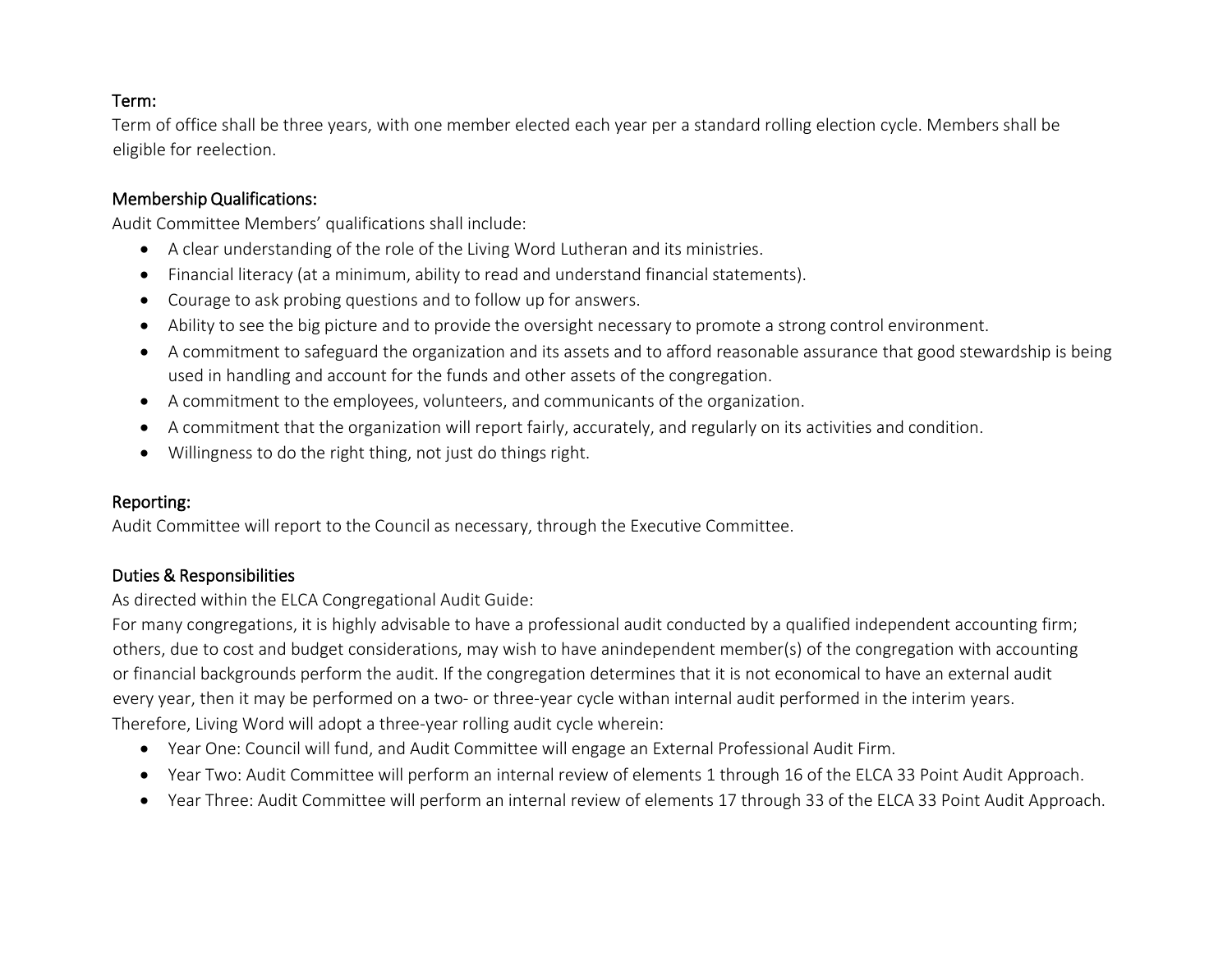In those years for which Council has planned and budgeted for an external audit firm to perform a complete and independent audit of the church's financial statements, the Audit Committee's responsibilities shall include:

- Selecting the external audit firm.
- Reviewing and approving the external audit scope and fees.
- Reviewing and approving any proposed involvement of the external audit firm in activities other than the annual audit.
- Ensuring a direct line of communications with the organization's auditor.
- Providing oversight of management's performance with respect to required and recommended financial responsibilities and disclosure.
- Consider and review, with management and the auditors, the adequacy of the organization's risk management methodology and internal controls, including computerized information system controls and security.
- Providing oversight of the organization's conflict of interest policy and keeping the board apprised of any changes required in the policy or its implementation.
- Reviewing the adequacy of financial reports provided by the board and making recommendations for their improvement.
- Reviewing and addressing the management letter and auditor's comments.
- Review any serious difficulties or disputes with management encountered during the course of the audits.
- Review other matters related to the conduct of the audits that are to be communicated to the Committee under generally accepted auditing standards.
- Review published documents containing the organization's financial statements and consider whether the information contained in these documents is consistent with the information contained in the financial statements.
- Cause to be made an investigation into any matter brought to its attention within the scope of its duties. The Committee will promptly report any such actions to the Executive Committee.
- Make recommendations to Church Council based on the committee's review activity.

Conversely, in those years for which Council has planned and budgeted for an internal audit to be performed, the Audit Committee's responsibilities shall include compliance with the ELCA Congregational Audit 33-Point Guide, reviewing elements 1 through 16 in Year Two, and elements 17 through 33 in Year Three of the three-year cycle. The Audit Committee shall utilize the ELCA standard reporting forms in compiling and reporting their findings. These standard forms are maintained on-file by the staff Director of Operations. It is highly recommended that the Congregation seek to engage a qualified Accounting Summer Intern to support and assist the Audit Committee in the execution of the audit.